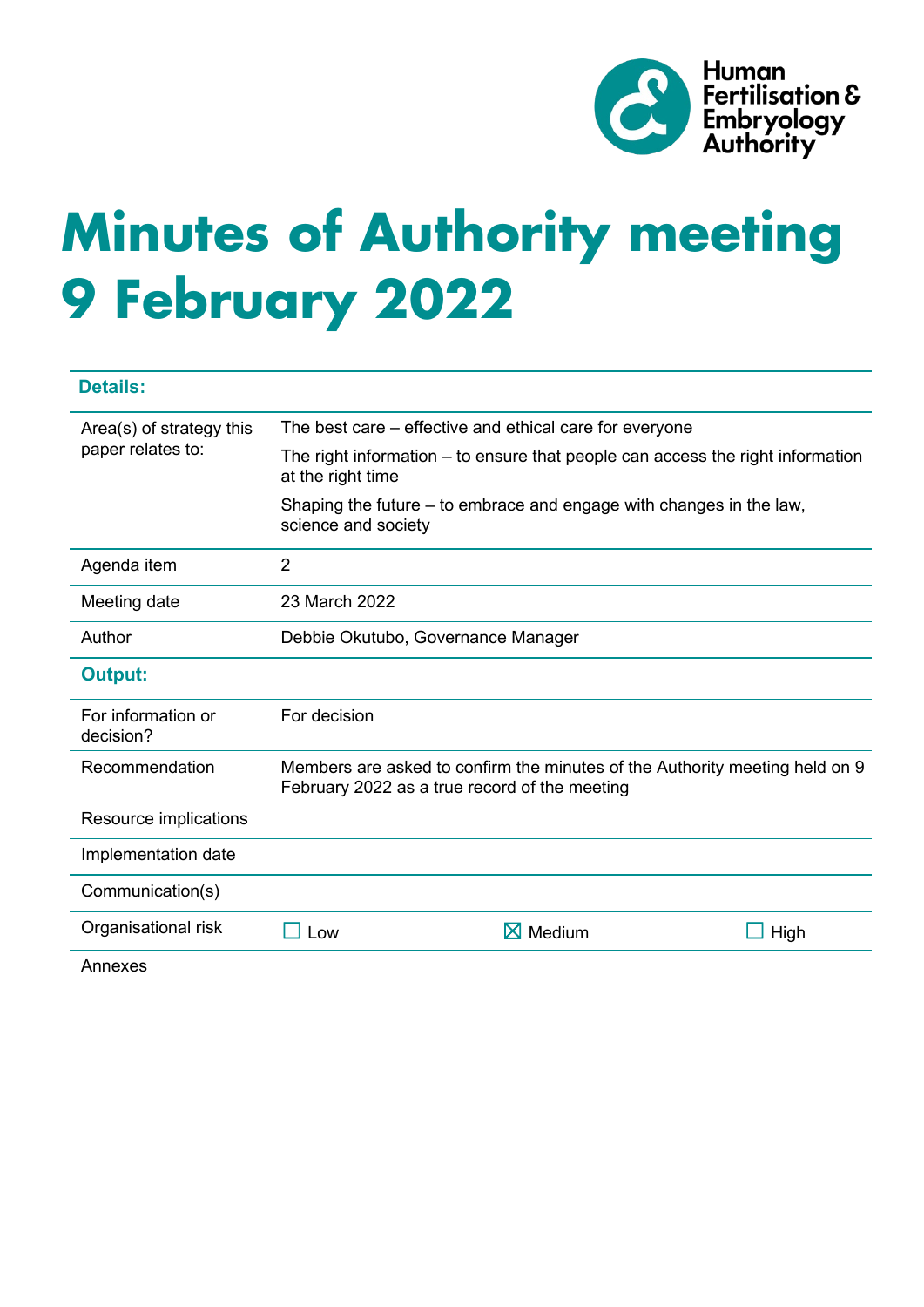# **Minutes of the Authority meeting on 9 February 2022 held via teleconference**

| Members present     | Julia Chain.<br>Margaret Gilmore<br>Anne Lampe<br>Catharine Seddon<br>Jason Kasraie<br>Tim Child                                | Jonathan Herring<br>Gudrun Moore<br>Ruth Wilde<br><b>Ermal Kirby</b><br>Alison Marsden |  |
|---------------------|---------------------------------------------------------------------------------------------------------------------------------|----------------------------------------------------------------------------------------|--|
| Apologies           | None                                                                                                                            |                                                                                        |  |
| Observers           | Steve Pugh (Department of Health and Social Care - DHSC)                                                                        |                                                                                        |  |
| Staff in attendance | Peter Thompson<br><b>Richard Sydee</b><br>Clare Ettinghausen<br><b>Rachel Cutting</b><br>Catherine Drennan<br>Nora Cooke O'Dowd | Paula Robinson<br>Debbie Okutubo<br>Shabbir Qureshi<br>Joanne Anton                    |  |

## **Members**

There were 11 members at the meeting – eight lay and three professional members.

# **1. Welcome and declarations of interest**

- **1.1.** The Chair opened the meeting by welcoming Authority members, the public and staff present online. The Chair apologised for the meeting not being face to face on this occasion, due to the proximity of the latest government announcements on Covid to the meeting. The March meeting would be face to face in the new office in Stratford.
- **1.2.** The Chair stated that the meeting was audio recorded in line with previous meetings and the recording would be made available on our website to allow members of the public who were not able to listen in during our deliberations to hear it afterwards.
- **1.3.** Declarations of interest were made by:
	- Tim Child (PR at a licensed clinic)
	- Ruth Wilde (counsellor at licensed clinics)
	- Jason Kasraie (PR at a licensed clinic).

# **2. Minutes of the last meeting**

- **2.1.** Members agreed that the minutes of the meeting held on 24 November 2021 were a true record of the meeting and could be signed by the Chair.
- **2.2.** The status of all matters arising was noted.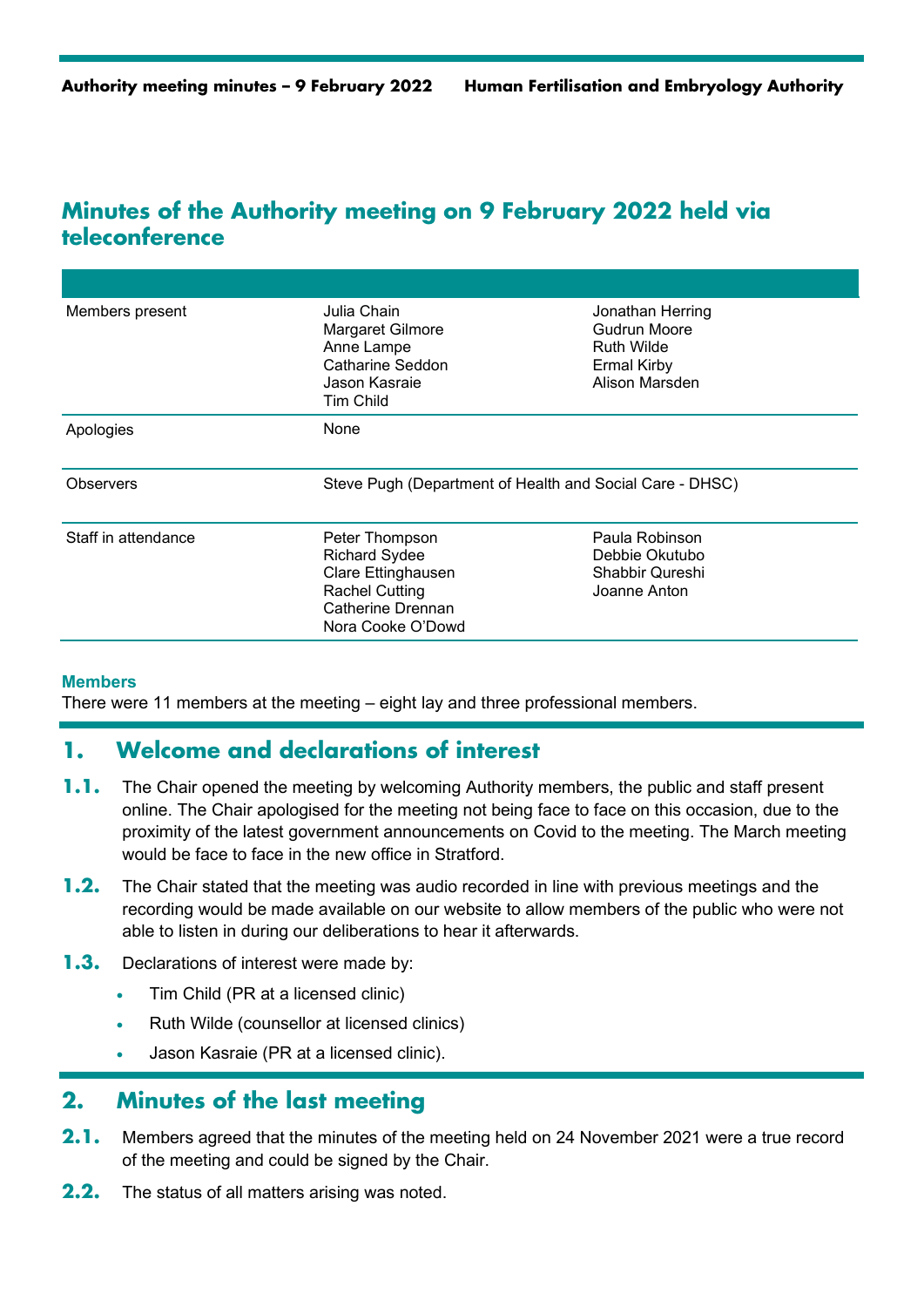# **3. Chair and Chief Executive's report**

- **3.1.** The Chair gave an overview of her engagement with key stakeholders and the decision-making committees of the Authority. The Chair spoke at the Progress Educational Trust (PET) conference in December 2021 and at the Fertility 2022 conference in January 2022, where she outlined our plans to bring forward proposals to modernise the HFE Act. A small advisory group will be formed, made up of stakeholders, who will review and advise on our proposed changes to the Act. Detailed proposals will be shared with our sponsors at the Department of Health and Social Care (DHSC) later in the year.
- **3.2.** The Chief Executive provided an update on the key activities that he was involved in since the last Authority meeting. Work was ongoing with the treatment add-ons working group that he chaired.
- **3.3.** The Chief Executive gave a status update on PRISM. Since PRISM went live in September 2021 over 50,000 units of activity has been submitted through PRISM from over 60 clinics. 37 clinics are currently using PRISM directly, while the remainder use third party suppliers to provide an API. The Chief Executive commented that clinics using PRISM directly were showing excellent data quality with error rates of less than 1%. The target for clinics to complete deployment is 31 March 2022.
- **3.4.** There were four system supplier API solutions supporting 60 clinics and three of them had started deployment. There was an API error rate average of 6-8% and the Register Team were working with them to ensure validation errors were addressed and that they achieve the same quality levels that clinics directly inputting into PRISM are achieving.
- **3.5.** Members were advised that a PRISM lessons learned meeting was held with the Audit and Governance Committee (AGC) in December 2021 and the key learning points were shared with the Board:
	- Managerial communication and planning Appointing a technically skilled programme manager who has the ability to act as an interface between technicians and management.
	- Governance Using managerial key performance indicators to better support good governance and be prepared to review the programme once progress slips significantly.
	- Design complexity Ensure the organisation is clear about what is being built and is asking the question 'why' of technical staff and eliciting the technical intelligence needed to inform decision-making.
	- Alternatives to PRISM The future replacement of PRISM would be unlikely to be wholly outsourced given the complexity of the fertility data involved, so we need to maximise the longevity of PRISM and ensure there are always staff in the HFEA that understand the detailed operation of the system.
	- Avoiding reliance on single individuals for important pieces of work So that there is more resilience.
	- IT resources required for modern regulation Understanding the capacity and capabilities needed to support core systems.
	- Support from the DHSC Ask the department how small ALBs can be supported on large IT programmes.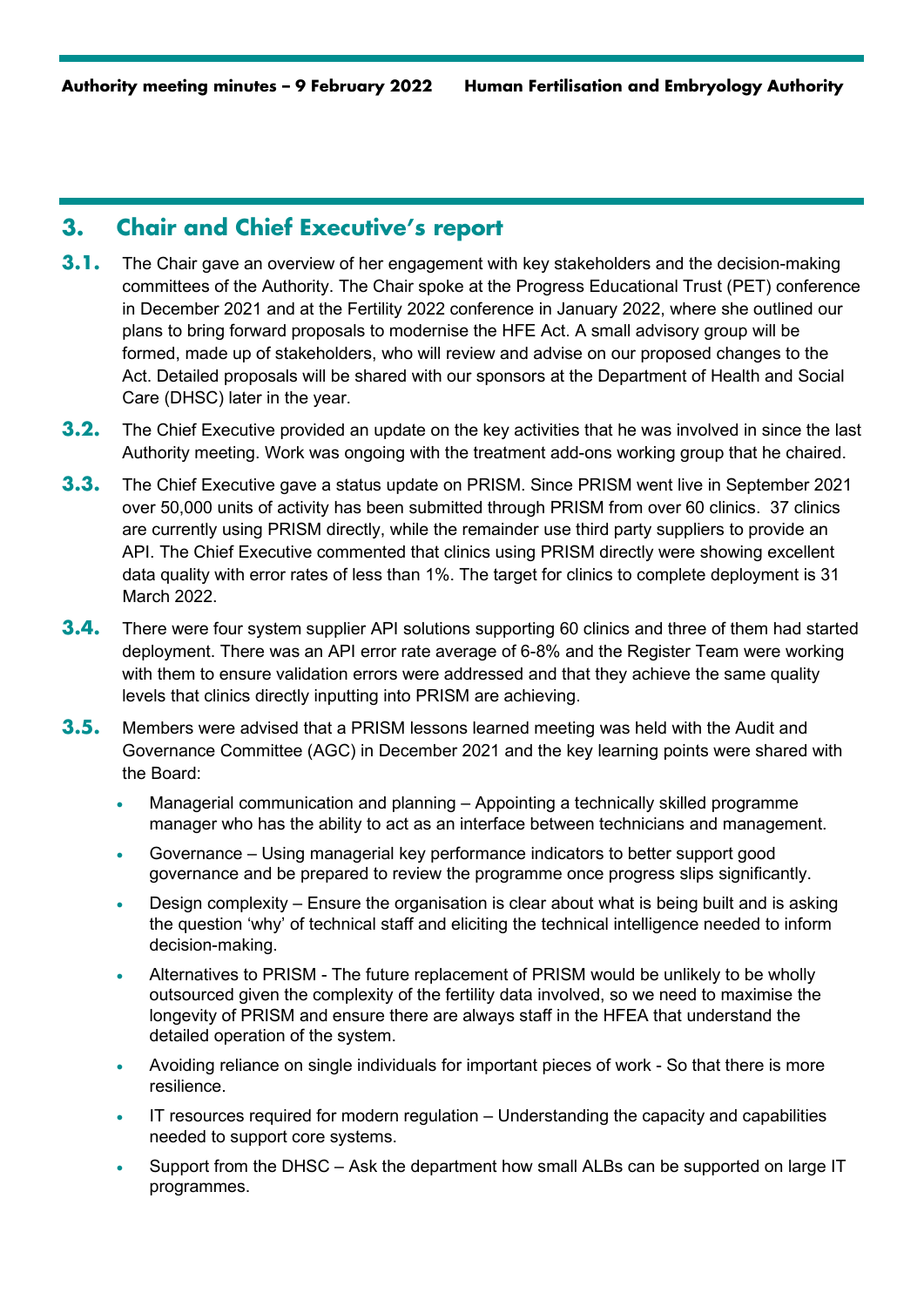- **3.6.** Members welcomed the fact that PRISM was now being delivered, since it had been a very long journey to this point. Regarding the current error rates, members sought assurance that patients' data would remain secure and that there will be wider sharing of the lessons learned.
- **3.7.** The Chief Executive responded that the security of register data was 100% assured through our cybersecurity measures and secure infrastructure, and that the error rates referred to data sets being submitted from clinics. It was also confirmed that there will be wider sharing of the lessons learned with our sponsors at the DHSC, our external auditors at the National Audit Office (NAO) and with other similar sized ALBs.

#### **Decision**

**3.8.** Members noted the Chair and Chief Executive reports.

## **4. Committee Chairs' reports**

- **4.1.** The Chair invited Committee Chairs to add any other comments to the presented reports.
- **4.2.** The Licence Committee Chair (Alison Marsden) gave an update on the meetings held in November 2021 and January 2022. Members were advised that cases discussed were complex and she thanked the committee staff for their hard work.
- **4.3.** The Statutory Approvals Committee (SAC) Chair (Jonathan Herring) reported that in addition to items approved, there were some tricky ethical and medical issues that were discussed in detail at the meeting.
- **4.4.** The AGC Chair (Catharine Seddon) gave an update on items discussed at the meeting and welcomed the new Risk and Business Manager, Shabbir Qureshi as the December meeting was his first meeting. Authority members were reminded that the NAO led cyber security training invite was open to all members. Also, at the December meeting the committee had the opportunity to say thank you and a fond farewell to Anita Bharucha who was the Chair of the committee for a number of years.
- **4.5.** The Scientific and Clinical Advances Advisory Committee (SCAAC) Chair (Tim Child) gave an update on items discussed at the meeting held on 31 January 2022. Members were informed that the terms of office of some members on the committee was coming to an end which meant that there were four vacancies. Interviews were scheduled to be held in March 2022 with the positions being advertised widely.

### Decision

**4.6.** Members noted Committee Chairs' updates.

# **5. Performance report**

- **5.1.** The Chief Executive commented that due to the timing of this meeting we were presenting three months' worth of data. The good news was that HR1 - sickness levels had decreased, and the previous high sickness rate was not a trend.
- **5.2.** HR2 turnover remained high at 18%. We continue to recruit successfully to vacancies although some roles had been advertised more than once. However, from discussions with fellow Chief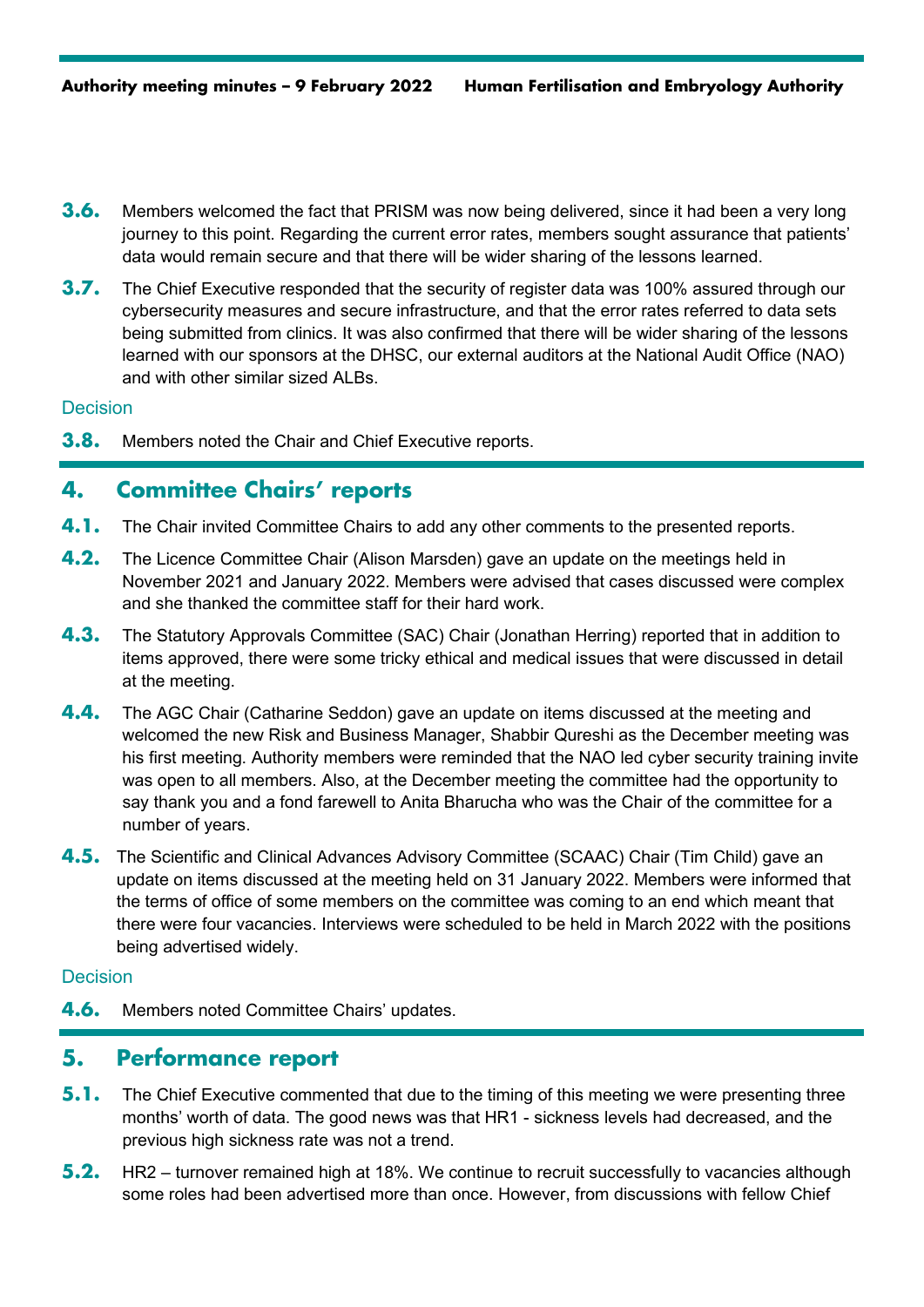Executives this was not peculiar to the HFEA as the labour market conditions were also making recruitment very difficult across the board.

- **5.3.** In response to a question, the Chief Executive commented that further retention measures that might be possible now that we share office space with other ALBs were not yet possible due to the present situation. The gradual transition back to more office-based working may provide an opportunity to develop those links.
- **5.4.** Also, civil service pay had been frozen for a long time and we still do not know what the pay increase might be in 2022. Should there be an increase in pay, ideally it should be fully funded by the Treasury rather than individual organisations needing to make other budget cuts to plug the pay gap themselves.

#### Strategy and Corporate Affairs

- **5.5.** The Director of Strategy and Corporate Affairs presented this item. The multiple births report was recently published and thanks to the collaborative work both from the HFEA, licensed clinics and our stakeholders, the multiple birth rate was down to an average of 6% and there was an increase in success rates from fertility treatment over this time.
- **5.6.** The Director thanked the Intelligence team for their work on using the data we hold for public use to inform policy makers, clinics, patients and researchers. She also thanked the Communications team for positively changing how the information looked on our website and social media infographics to accompany the report.
- **5.7.** As with previous meetings, an update was given on the actions following the publication in March 2021 of the Ethnic Diversity in Fertility Treatment report. We are reviewing the patient survey results and follow-up actions would be planned where relevant with others, including our patient engagement forum. Members were advised that there were two clinic workshops coming up, one in March looking at donor availability and multiple births and in June on success rates and access to treatment. We would also be exploring whether there might be opportunities linked to the Government's forthcoming Women's Health Strategy.
- **5.8.** The National Institute for Health and Care Excellence (NICE) are reviewing their guidelines on fertility treatment and one of the resources they will refer to is our Ethnic Diversity in Fertility Treatment report.
- **5.9.** The work on treatment add-ons continues, which will be coming back to the Authority later in the year with proposals for evolving the presentation of the rating system and we will be discussing the evidence base with SCAAC during this year.

#### Compliance and Information

- **5.10.** The Director of Compliance and Information presented to the Authority. Members were informed that the inspection team were busy with desk-based assessments in preparation for inspections. In terms of numbers, eight inspections were carried out in January, 12 are scheduled for February and 11 for March.
- **5.11.** Members were informed that pre Covid approximately 100 inspections occurred per year. By April 2022, approximately 122 inspections will have been undertaken.
- **5.12.** Regarding IT, members were advised that we are working to improve our security protection from ransomware and other attacks. A number of changes have already been implemented such as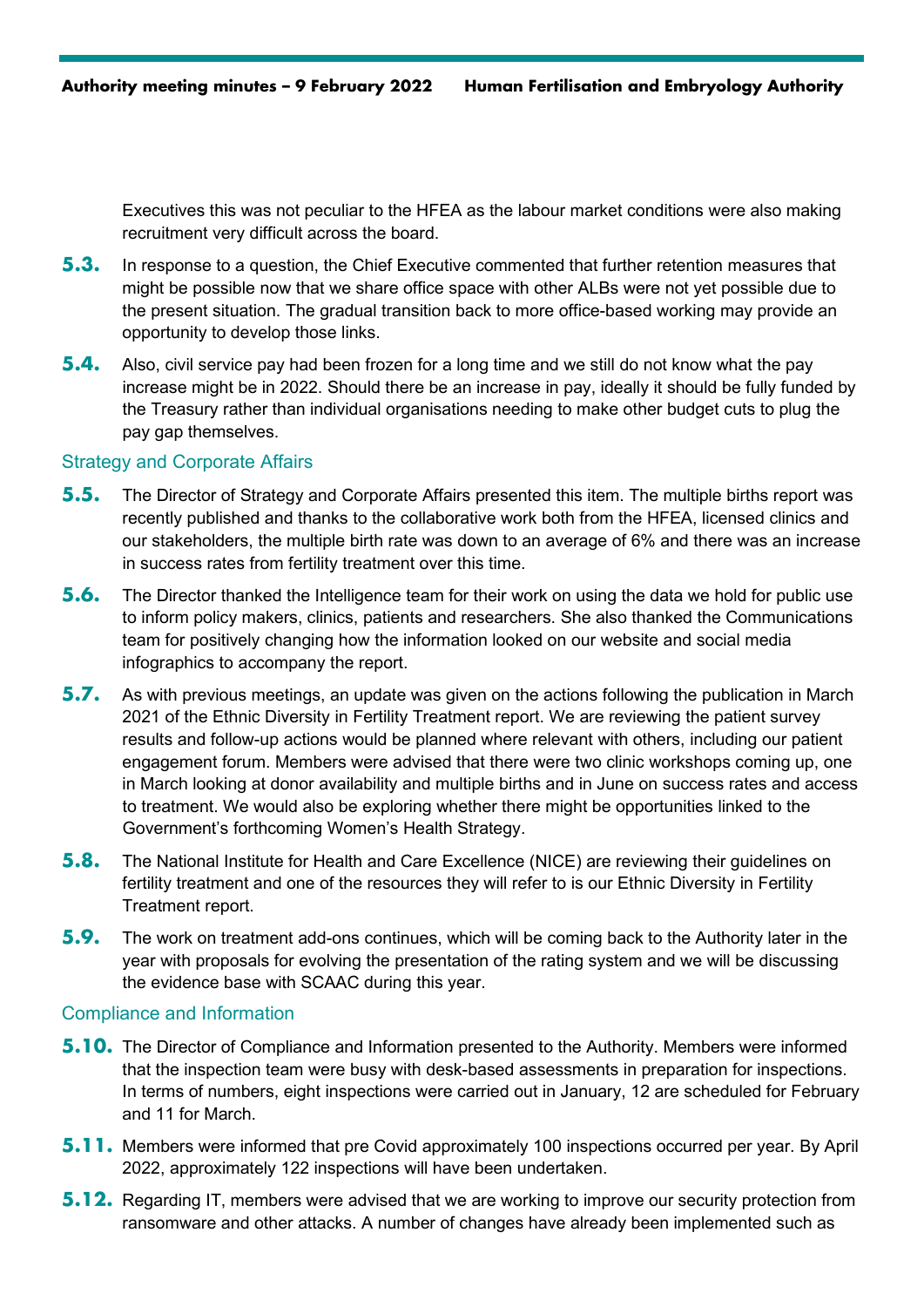further use of multi factor authentication, preventing the use of non HFEA laptops and changes to how emails can be accessed from personal devices.

- **5.13.** It was noted that access to websites that present a technical threat to the HFEA would be blocked and that this was to prevent malware being downloaded onto HFEA laptops. Going forward, it would only be possible to access the HFEA's IT systems from within the UK. Temporary exceptions could be requested from the Information Governance Manager.
- **5.14.** Members were advised that changes were being made to how Authority members could exchange and receive emails with the HFEA. These changes had been agreed with the Authority Chair.
- **5.15.** On training, a session on information governance was arranged for staff in January 2022 and there was a high turnout from staff.
- **5.16.** For the OTR service, there are currently 682 applicants waiting for information and we are currently averaging 52 new applications per month. Over the past few months, the team has been fully staffed, and we were now responding to more applications than we were receiving.
- **5.17.** The number of OTR responses to be sent out in the next few months will increase when the Senior Donor Information Officer starts to close OTRs. Due to the amount of experience needed to be responsible for releasing Register information, there is a long lead-in period for this aspect of the role. At present the Team manager is the only one who can do the final check.
- **5.18.** The manager is also heavily involved in the 2023 OTR service development project which is progressing.
- **5.19.** Members will recollect that extra staff were taken on to support the OTR service as a temporary measure. The permanent posts have now been advertised and we will have four permanent members in the team very shortly.
- **5.20.** The Chair commented that the increasing volumes of OTR had put a huge burden on the Executive but they were rising to the challenge. The Deputy Chair (Catherine Seddon) had agreed to be the lead board member providing support and assurance on this matter to the Authority.

### Finance and Resources

- **5.21.** The Director of Finance and Resources informed members that the budget was showing a significant underspend but that a lot of this resulted from non-cash costs. At present, our income position was an estimate because of the impact of the PRISM roll-out on clinics ability to submit data; once the reconciliation was done we would see the actual costs.
- **5.22.** Members were reminded that when they approved the increasing fee to clinics it was subject to DHSC and HM Treasury approval. Both had now agreed in principle to the increase from 1 April 2022 and that a letter will be going out to licensed clinics to that effect.
- **5.23.** The Chair thanked the Finance team for all their hard work.

#### Returning to the office

**5.24.** The Chief Executive commented that we had adopted a policy to allow office-based staff to work in the office for a minimum of one day a week. The Corporate Management Group (CMG) were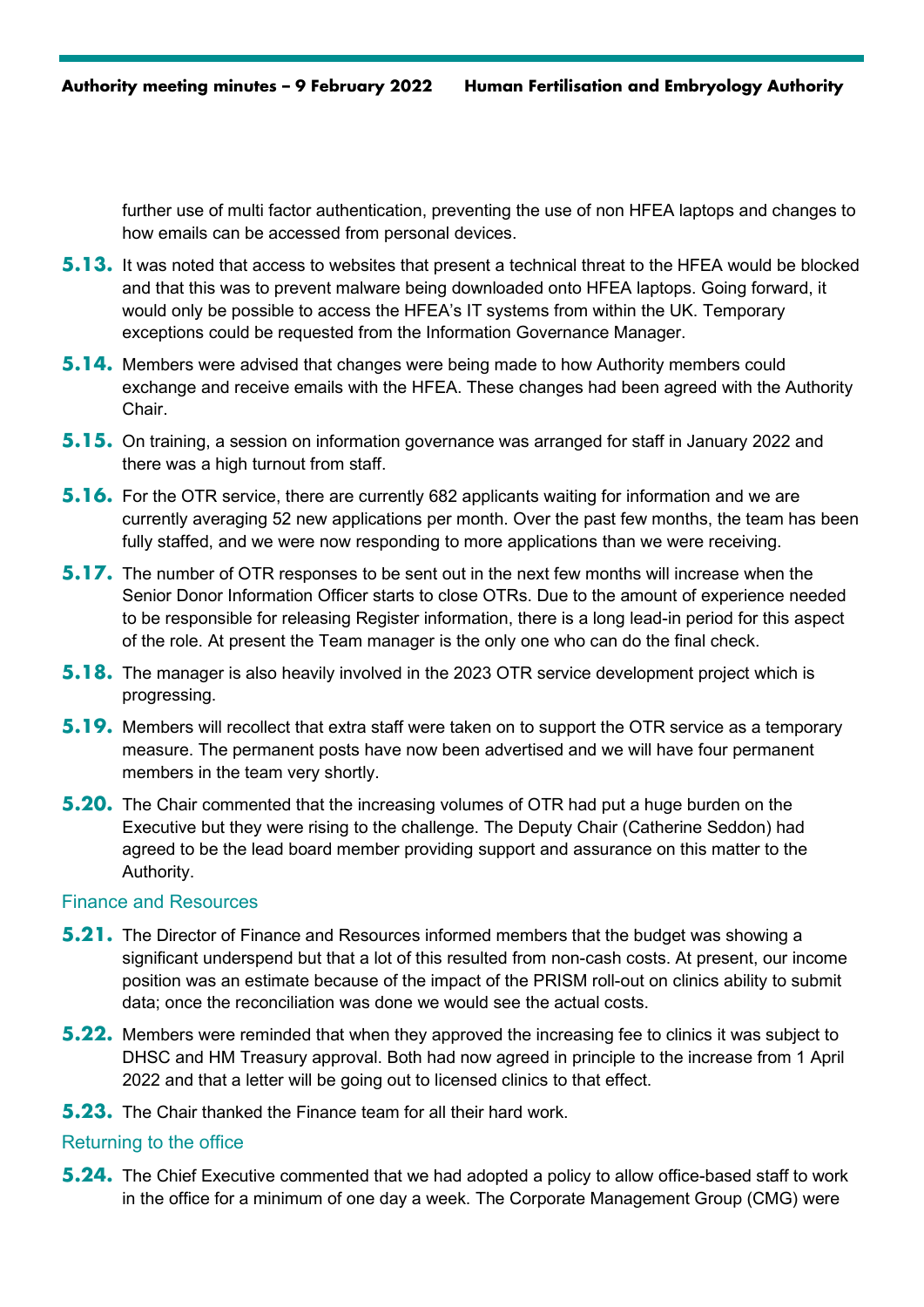currently working on a new home working policy which the Senior Management Team would review and cascade to staff shortly. Members will be kept informed of further developments.

**5.25.** The Chair thanked the Chief Executive for the update and commented that there were social and cultural benefits to being in the office.

## **Decision**

**5.26.** Members noted the performance report.

# **6. Covid-19 update**

- **6.1.** The Director of Compliance and Information presented the update.
- **6.2.** Members were advised that just before Christmas we became aware that there was a temporary deferral of fertility treatments for unvaccinated patients in Scotland and that we were not so far aware that this policy had changed.
- **6.3.** When centres reopened in May 2020, after the temporary suspension of licensed treatments, we asked all PRs to report any hospital admissions and all OHSS cases as an incident to the HFEA. This was because at the time it was critical that any treatment offered did not result in referrals to NHS emergency care. It was therefore important for this to be monitored.
- **6.4.** We were also monitoring closely the impact of Covid-19 on fertility treatment rates and therefore also asked PRs to report positive Covid-19 cases.
- **6.5.** As restrictions have eased and hospital admissions have fallen, and as treatment numbers are now at good levels, with centres managing staff absences at a local level, we felt this extra reporting burden on clinic staff was no longer required. We therefore emailed during the week commencing 7 February to tell PRs that they no longer need to do this.

## Decision

**6.6.** Members noted the Covid-19 update.

## **7. Gamete and embryo storage**

- **7.1.** The Head of Policy presented this item. It was noted that the HFE Act currently sets out the storage limit as a maximum of 10 years. In 2009 the limit was extended to a maximum of 55 years, but only where a patient was or was likely to become prematurely infertile in the written opinion of a medical practitioner.
- **7.2.** Members were advised that changes to the storage and consent regime were being considered by Parliament via amendments to the Health and Care Bill.
- **7.3.** It was noted that over the next six months this piece of work will be a priority for a number of teams.
- **7.4.** Members commented that they were glad that this was now on the political agenda and sought confirmation that the gametes and embryos included sperm and not just eggs.
- **7.5.** In response to a question, members were informed that the Executive were developing guidance that will map out various storage scenarios and what steps clinics will need to take and when. However this document cannot be finalised as the amendments are still subject to the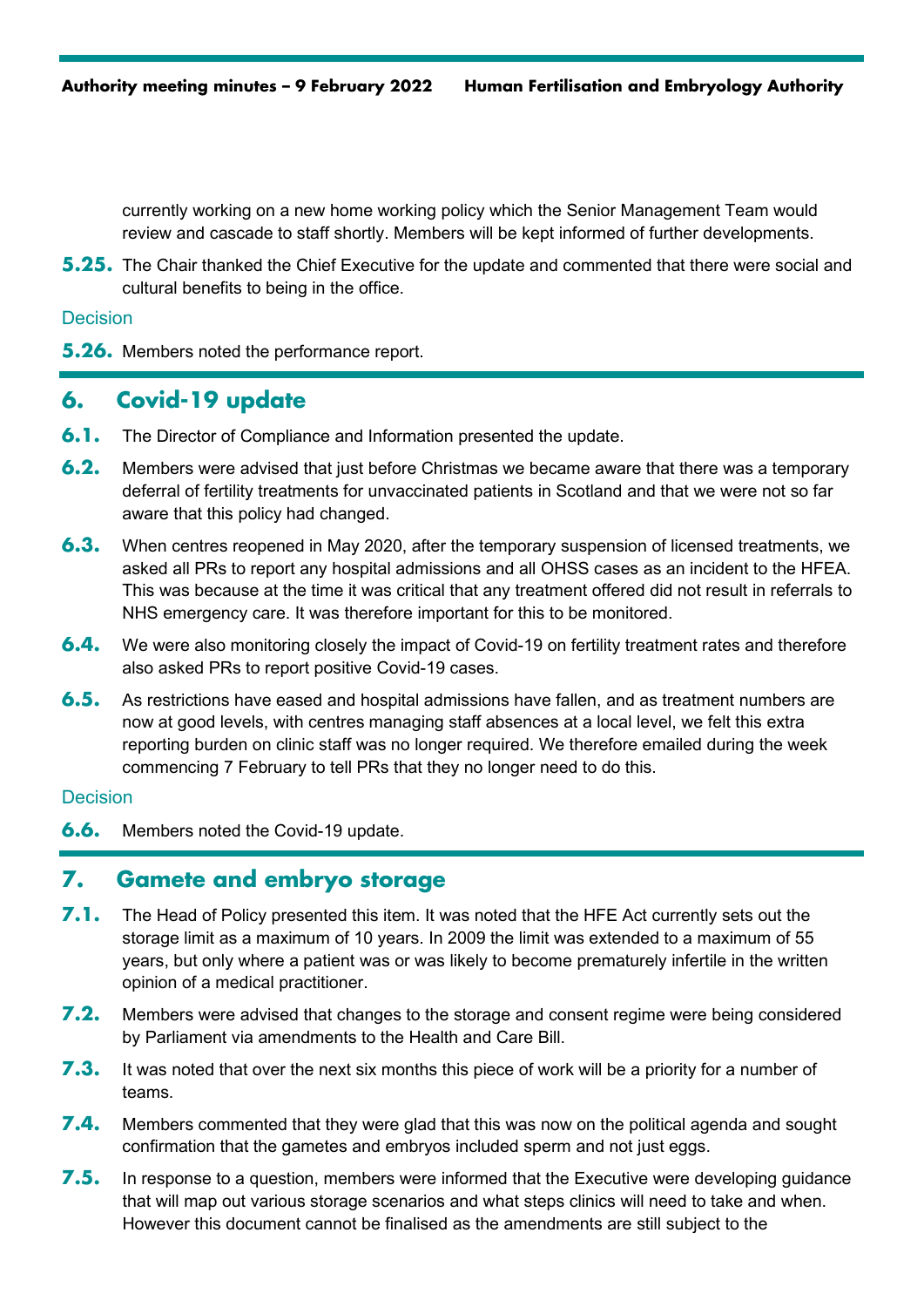parliamentary process. This document will be provided to clinics and would also be useful for the inspection team. We have also engaged an embryologist and an external lawyer who have both been seconded to work with us on this project and will be looking at the different consent forms.

- **7.6.** In response to a question, the Head of Legal commented that imported gametes would also benefit from the 55-year statutory storage period, provided gamete providers had consented to that period of time and in certain circumstances Special Directions would be needed for such imports. She also noted that whilst it appears to be a relatively straightforward shift to storage for up to 55 years, the practical implementation was more complex.
- **7.7.** Members asked what onus would be on clinics in terms of ethical considerations for longer storage. The Head of Legal responded that already the law required licensed clinics to provide relevant information to patients and the offer of counselling, prior to giving consent and that the information already needs to be tailored to the patients' needs. Our new guidance to clinics on what information needs to be provided to patients in these circumstances will need to be clear. The new provisions will require clinics to provide relevant information and the offer of counselling to patients before every renewal of consent to storage.
- **7.8.** Members asked if clinics are likely to charge patients more for longer periods of storage and were concerned that this would increase disparity between people who could afford to pay and those who could not. Professional members commented that private clinics are likely to charge extra for longer storage, and patients who receive NHS funding for storage generally only had two or three years storage covered. Members noted that decisions around storage fees and NHS funding for storage was outside of the HFEA's remit.
- **7.9.** It was agreed that the Executive would provide regular updates to the Authority on the progress of this work.
- **7.10.** The Director of Strategy and Corporate Affairs commented that a collective effort had progressed the work to this stage and thanked the DHSC sponsor team colleagues for their work. PET and the Fertility Network were also thanked for their input into this campaign.

#### **Decision**

- **7.11.** The Executive agreed to consult with Authority members to seek advice, review documents and provide input where necessary, between February and May 2022.
- **7.12.** Approval and sign-off of key documents was delegated to the Chair for any new or revised General Direction(s), Licence conditions, guidance, and other material necessary for the implementation of the proposed amendments.
- **7.13.** Regular updates would be shared with the Authority on the progress of this work.

# **8. Business planning 2022/23**

**8.1.** The Head of Planning and Governance presented this item. Members were advised that the Corporate Management Group (CMG) met in January 2022 to consider how best we could deliver key elements of our strategy in the coming year, bearing in mind current and new pressures on our capacity.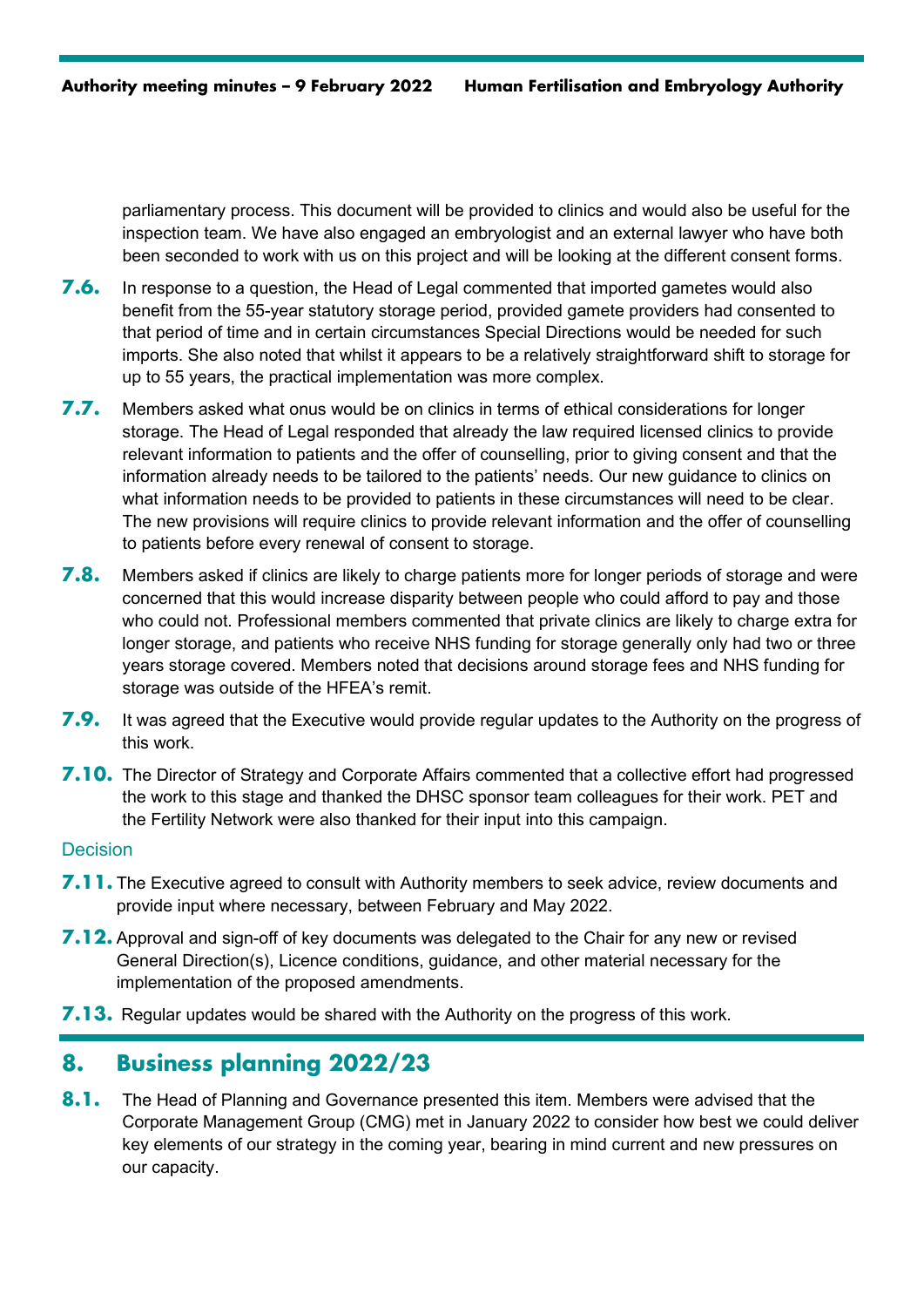- **8.2.** During the discussion top priorities were identified, and also work that could be delayed or scaled down in order to ensure that the activities with the most practical and strategic benefit could be done successfully.
- **8.3.** Members were advised that the majority of our resource would always be expended on core statutory work including:
	- Inspection and licensing regime
	- Opening the Register requests
	- Maintaining the Register
	- Information for researchers
	- Annual horizon scanning and maintenance of the Code of Practice
	- Information provision (including CAFC update)
	- Information requests
	- Fulfilling wider DHSC or healthcare system requests
	- Meeting external legal requirements, for example responding to statutory information requests.
- **8.4.** In addition to the statutory work, activities which had the highest strategic priority were also identified:

## Best care

- Completing the review of the treatment add-ons traffic lights and evidence base.
- Engagement with NICE on their fertility guidelines review.

## Right information

- Work following the launch, in 2021, of PRISM and our new register of treatments. This work is necessary to ensure that PRISM is fully operational for clinics, and that various internal systems that were linked to the old register, are now linked to the new register to restore full functionality.
- Linked to this, working towards a fresh publication of our CaFC data in 2022.
- Clearing the backlog of OTR requests that built up as a result of clinic closures during the first Covid lockdown, combined with increased volumes of requests.
- Reviewing our communication activities to ensure we are getting the most impact with the tools and resources we have

## Shaping the future work

- Our Donor Information Service Development Project, which will help us to prepare for future, higher, levels of demand.
- Continued preparatory work to present our ideas for modernisation of the HFE Act.
- Other work relating to more imminent legislative developments, such as changes to gamete and embryo storage limits.
- A review of our fee regime (agreed previously with the DHSC and HM Treasury).
- **8.5.** Work that had been deprioritised or scaled down included: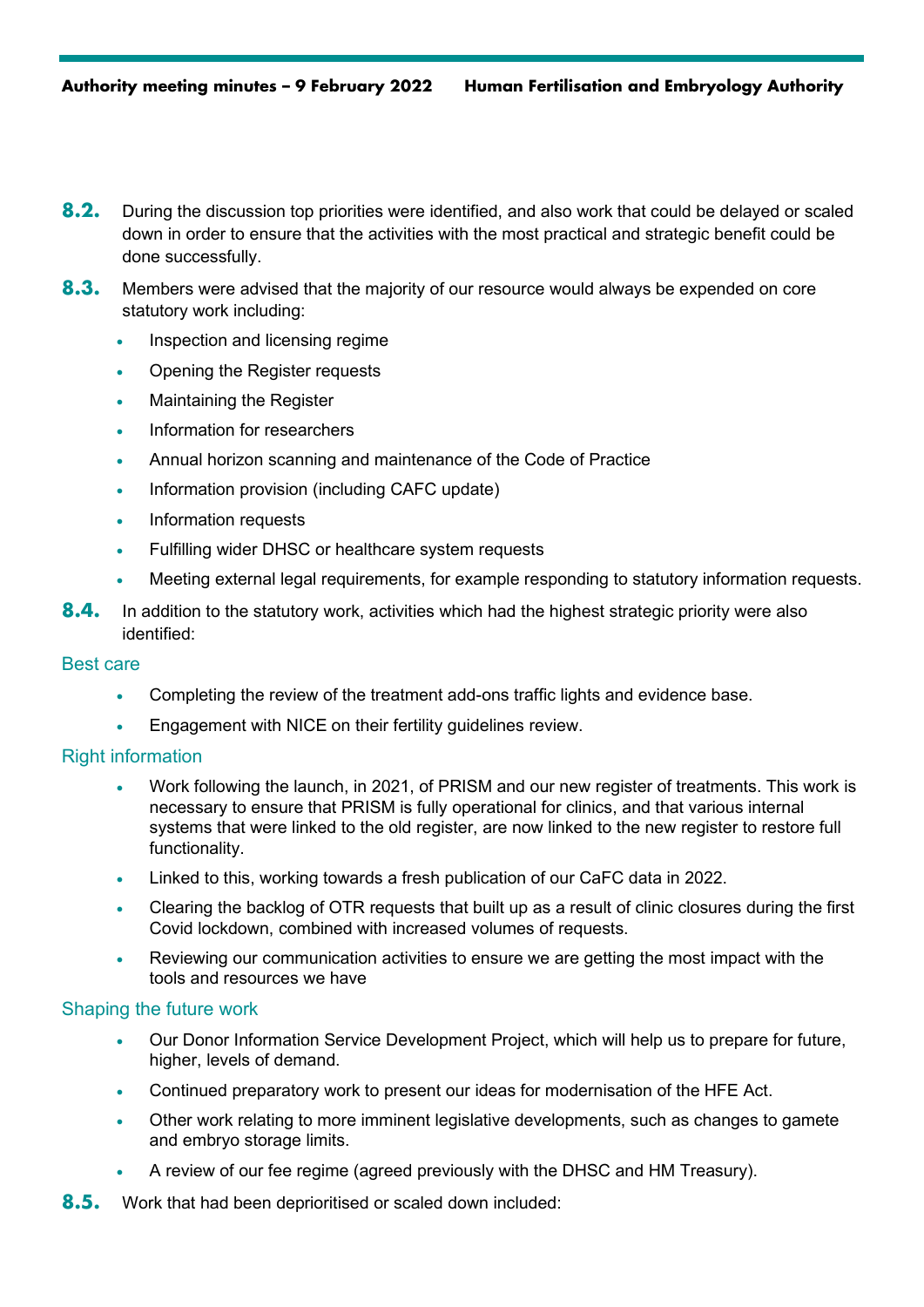- The project on reducing clinic variation (although we have retained some of the intended components of that project, such as work on transparency in regulation, and work on our intelligence dashboards).
- A review of guidance on the ten-family limit we intend to resume scoping of this work in 2023.
- Active review of donor egg availability (beyond encouraging clinics to present up to date information on the Portal).
- Large-scale work with GPs on information provision to patients however we will do targeted work, where we are able, to improve GPs' access to information.
- Further work on our guidance for clinics on conditional donation.
- Further work on encouraging responsible innovation and ensuring clinics assess innovative treatments (apart from some already planned work on authorising new processes, which has been scheduled for the second half of the coming business year).
- Guidance and information particularly focused on partners this had been reduced in scope to a review of our website information and social media activity. Further work in this area may however arise from the Government's Women's Health Strategy, when it is published.
- **8.6.** In terms of the deprioritised areas, members asked about donor egg availability, particularly for ethnic minority patients and if there was any scope in reviewing the Scottish government's recent campaign. The Director of Strategy and Corporate Affairs commented that the Scottish campaign had started in the summer and we had not heard since then, but this will be followed up.
- **8.7.** In response to a comment on the OTR service, members were advised that the counselling service was separate from the OTR service. The counselling service had a three-year contract and now that the contract was nearing its end it was being reviewed. A proposal would be brought to the Authority for consideration in the future, and meanwhile it was possible to extend the current contract pending resolution.
- **8.8.** In terms of right information, members asked if the review of the communications activity was looking at the most effective ways of raising awareness about our work. This would also apply to the planned targeted work with GPs on access to fertility information for patients.
- **8.9.** Members felt that it was essential that diversity and inclusion are built into our corporate DNA and our ways of working. The Chief Executive responded that when patients from black and minority ethnic groups have had inadequate experiences these could be seen as 'lead indicators' that provide insight into the wider experience of all patients.
- **8.10.** The Chair commented specific work needed to be done around black and minority ethnic groups as it was important that we mainstream diversity and inclusion in everything we do and ensure it becomes part of our daily conversations.
- **8.11.** Members echoed what was said and agreed that actions around diversity and inclusion should be made clear.

## **Decision**

**8.12.** Members approved the draft business plan and agreed that senior staff and the Chair would reflect on the points made about diversity and inclusion.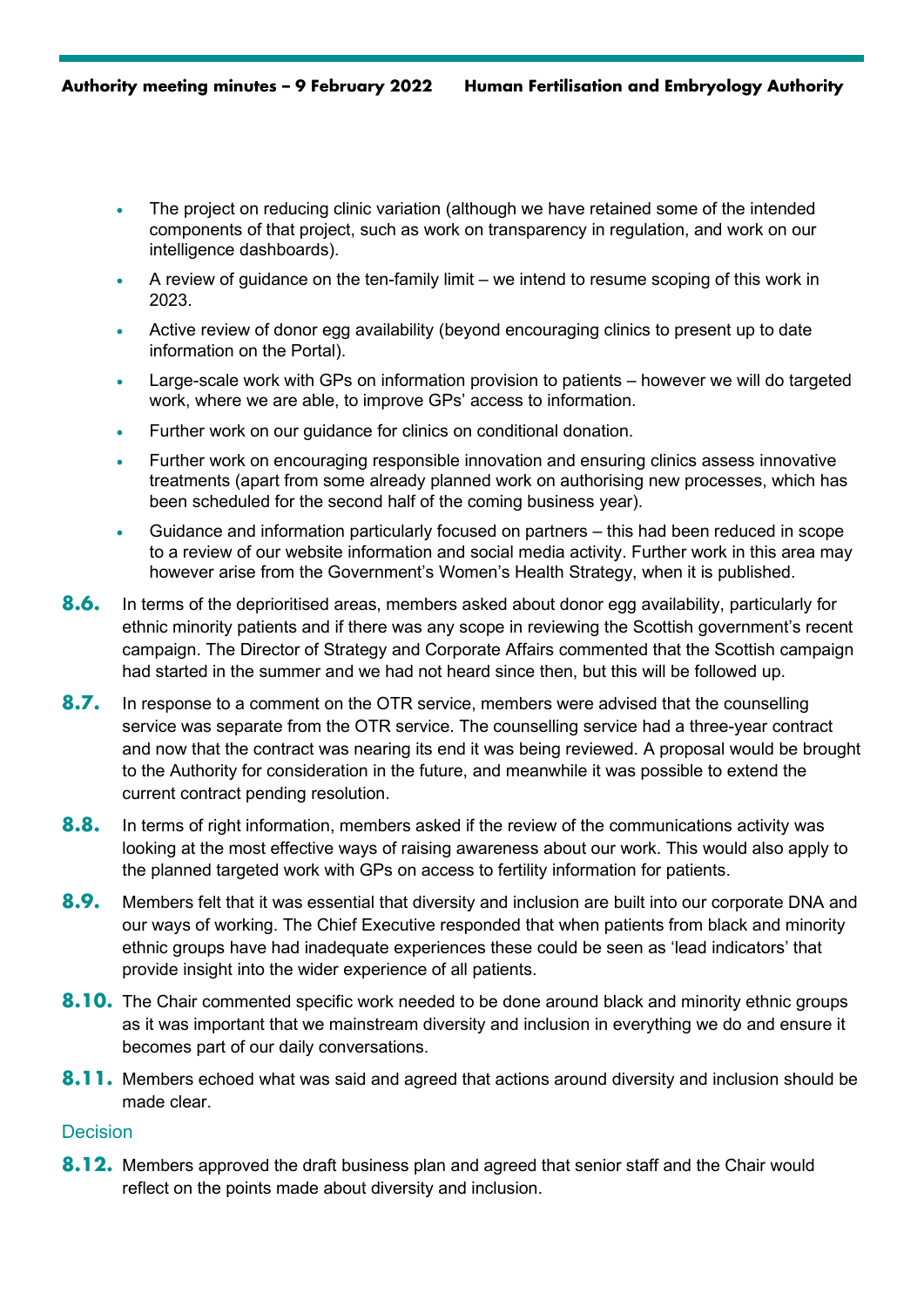# **9. Modernising fertility regulation: a plan for legislative change**

- **9.1.** The Director of Strategy and Corporate Affairs presented this item. The outline of what took place in 2021 and key plans for 2022 on how we intend to engage with key professionals, patient groups, licensed clinics in our proposals for legislative reform was discussed with the Authority.
- **9.2.** It was noted that in 2021 we marked the 30th anniversary of the HFEA with a series of activities Including events and blogs. The events were held online due to Covid-19 restrictions.
- **9.3.** Members were also reminded that throughout 2021 we developed our thinking about elements of the Act that were in need of modernisation to keep pace with changes in the fertility market, science and society.
- **9.4.** The then health minister, Lord Bethell, had agreed that modernisation was needed and the HFEA should work with the DHSC on an agreed way forward. The plan in 2022 is to bring some workedup proposals back to the Authority later this year for discussion and approval. Following this, we will then present to the DHSC a set of proposals by the end of 2022.
- **9.5.** Members were also advised that a small expert advisory group would be set up to gather views and discuss ideas. In addition, we would undertake a mix of engagement work which would include our standing stakeholder groups and getting feedback from licensed clinics and patients.
- **9.6.** Members raised a concern on consent being described as overly complicated. Staff confirmed that this was not a comment on the central importance of consent, but rather about the administrative complexity entailed for clinics in obtaining the correct consents from patients.
- **9.7.** Members commented further that Authority members should be part of the stakeholder group to be consulted and agreed that republishing blogs was a good idea to maximise awareness.
- **9.8.** In terms of the patient protection section, members asked how detailed we wanted it to be and if we would also be offering solutions. Staff responded that we would.

## **Decision**

**9.9.** Members noted the outline of activities that took place during 2021 and approved plans for developing proposals for reform of the HFE Act during 2022.

# **10. Annual report on the Register Research Panel (RRP)**

- **10.1.** The Head of Research and Intelligence presented this item. Members were reminded that the HFEA holds a statutory Register of all patients, partners, donors, treatments and children born as a result of fertility treatment. It is believed to be the largest database of assisted reproduction treatment in the world.
- **10.2.** The Human Fertilisation and Embryology (Disclosure of Information for Research Purposes) Regulations 2010 state that the Authority may grant authorisation to a research establishment for the processing of disclosable protected information from the Register.
- **10.3.** The launch of PRISM and the new Register means that there will be greater opportunities to do more with the data we hold in the longer term, with potential benefits for the efficacy of treatment and patient outcomes.